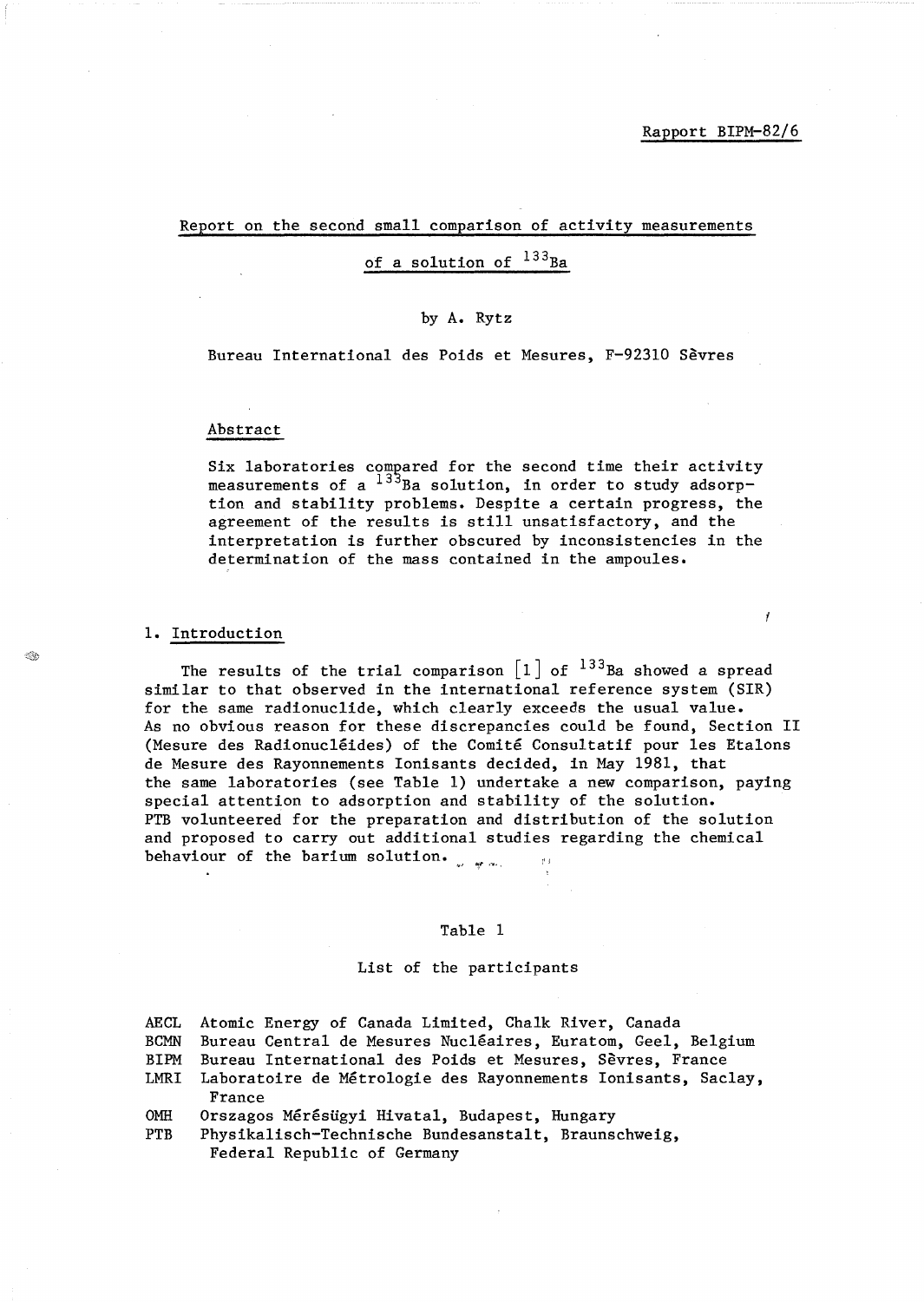In October 1981, each participant received one ampoule (NBS type) containing about 3.6 g of an aqueous solution of HCl (1 mol per  $dm<sup>3</sup>$ ) with 23  $\mu$ g of BaCl<sub>2</sub> per gram of solution. An additional ampoule was supplied for the SIR. The activity concentration was about 1.2 MBq  $g^{-1}$ , and the mass of the solution was stated for each ampoule. No  $\gamma$ -rayemitting impurities had been detected by the supplier, the detection limit of relative activity being  $2 \times 10^{-4}$  for energies below 356 keV and  $3 \times 10^{-5}$  for higher energies. LMRI reported later that a similar analysis had also failed to show any impurity in excess of about  $10^{-5}$ of the main activity.

A new reporting form for coincidence measurements has been distributed, and it was recommended to use a value of (3 846  $\pm$  15) d for the  $^{133}$ Ba half-life, which is the arithmetical mean of four recent measurements quoted in ref.  $\begin{bmatrix} 2 \end{bmatrix}$ . The reference date for the activity measurements was  $1981-11-15$ , 0 h UT.

#### 2. Mass of solution contained in the ampoules; activity concentration

#### from ionization-chamber measurements

The participants were asked to measure first the activity concentration by a calibrated ionization chamber either by using the original ampoule and the mass value given by the PTB (provided the chamber was calibrated for NBS ampoules), or after transfer of the solution into their own ampoules with its own mass determination.

In transferring the solution into a new ampoule PTB observed a higher mass value than that measured for the original ampoule and a lower activity concentration. The participants were informed of this discrepancy and asked  $-$  as far as they had not yet started their measurements  $-$  to redetermine the mass in the original ampoule as accurately as possible. In all cases higher values were found. Up to now these differences could not be explained satisfactorily.

It can be seen in Table 2 that, on the ope hand, the activity concentrations as derived from ionization-chamber measurements agree rather well with each other when the PTB masses are used. On the other hand, when the participants apply their own mass values, the activity concentrations get very close to the absolute results obtained by coincidence measurements (see Table 6).

#### 3. Adsorption tests

It was considered important that each participant carry out adsorption measurements following a well defined procedure and using a calibrated ionization chamber. Table 3 explains the method proposed and gives the results obtained. As can be seen from the figures, the amount of activity sticking to the walls, after a first rinse, varied widely from ampoule to ampoule. Also, further rinsings did not always have the same effect. However, the fractional activities involved (less than  $10^{-3}$ ) could not explain the observed differences in concentration.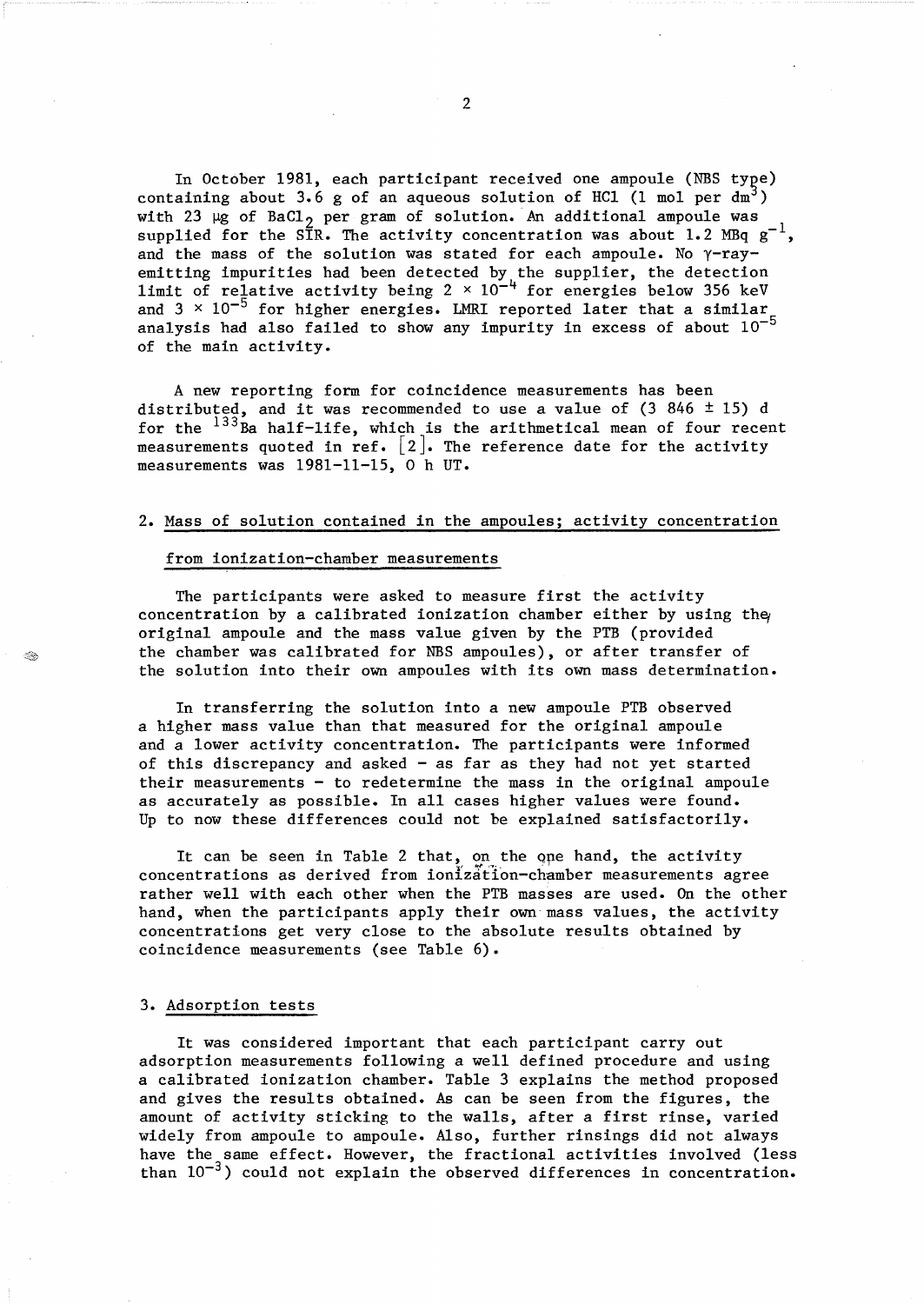## Table 2

Mass measurements and ionization-chamber results

 $\cdot$ 

Q.

 $\sim$ 

| Labo-<br>ratory | Ampoule<br>Mass of solution (in g)<br>number<br>indicated<br>by PTB<br>by $1ab$ . |                        | Mass<br>determined difference<br>(mg) | Activity concentration<br>at reference date<br>$(Bq mg^{-1})$<br>using m <sub>pTR</sub> using m <sub>lab</sub> |                      |                        |  |
|-----------------|-----------------------------------------------------------------------------------|------------------------|---------------------------------------|----------------------------------------------------------------------------------------------------------------|----------------------|------------------------|--|
|                 |                                                                                   |                        |                                       |                                                                                                                |                      |                        |  |
| AECL            | 7173                                                                              | $3.675$ 0              |                                       | $(+ 74)*$                                                                                                      |                      |                        |  |
| <b>BCMN</b>     | 7176                                                                              | $3.659$ 5              |                                       | $(+ 95)*$                                                                                                      |                      |                        |  |
| BIPM            | 7175<br>7177                                                                      | 3.6486<br>$3.629$ 0    | 3.6594<br>$3.697$ 0                   | $+11$<br>$+68$                                                                                                 | 1, 252.0<br>1, 252.1 | 1230.4<br>$1\ \ 224.6$ |  |
| LMRI            | 7178                                                                              | 3.6531                 | 3.7472                                | $+94$                                                                                                          | 1 2 5 9              | 1 225                  |  |
| OMII            | 7174                                                                              | 3.6456                 | 3.700 1                               | $+ 54$                                                                                                         | 1 253                | 1234.4                 |  |
| <b>PTB</b>      | 7179<br>7180                                                                      | $3.638$ 8<br>$3.675$ 5 | $3.698$ 8<br>3.6915                   | $+ 60$<br>$+16$                                                                                                | 1, 252.2<br>1252.0   | 1221.0<br>1225.3       |  |

\* according to the activity concentration found by the participant

## Table 3

# Results of the adsorption tests

| $Labo-$<br>ratory | Activity remaining in the "empty"<br>ampoule after 2 rinsings<br>with 4 $cm^3$ of distilled water.<br>(Bq) | Number of<br>additional<br>rinsings | Final<br>residual<br>activity<br>(Bq) | Remarks    |                                            |
|-------------------|------------------------------------------------------------------------------------------------------------|-------------------------------------|---------------------------------------|------------|--------------------------------------------|
| <b>AECL</b>       |                                                                                                            | 2 900                               | $\overline{2}$                        | 2 900      | a rinse with<br>dilute HC1<br>removed most |
| <b>BCMN</b>       |                                                                                                            | 2 300                               | $\overline{c}$                        | 1 000      |                                            |
| <b>BIPM</b>       |                                                                                                            | 706<br>676                          | 5<br>5                                | 656<br>357 |                                            |
| LMRI              |                                                                                                            | 1 200                               | 3                                     | 520        |                                            |
| OMH               |                                                                                                            | 38                                  | 1                                     | 39         | ± 4 Bq                                     |
| <b>PTB</b>        |                                                                                                            | 34                                  | $\overline{c}$                        | 11         | NaI(T1)<br>well crystal                    |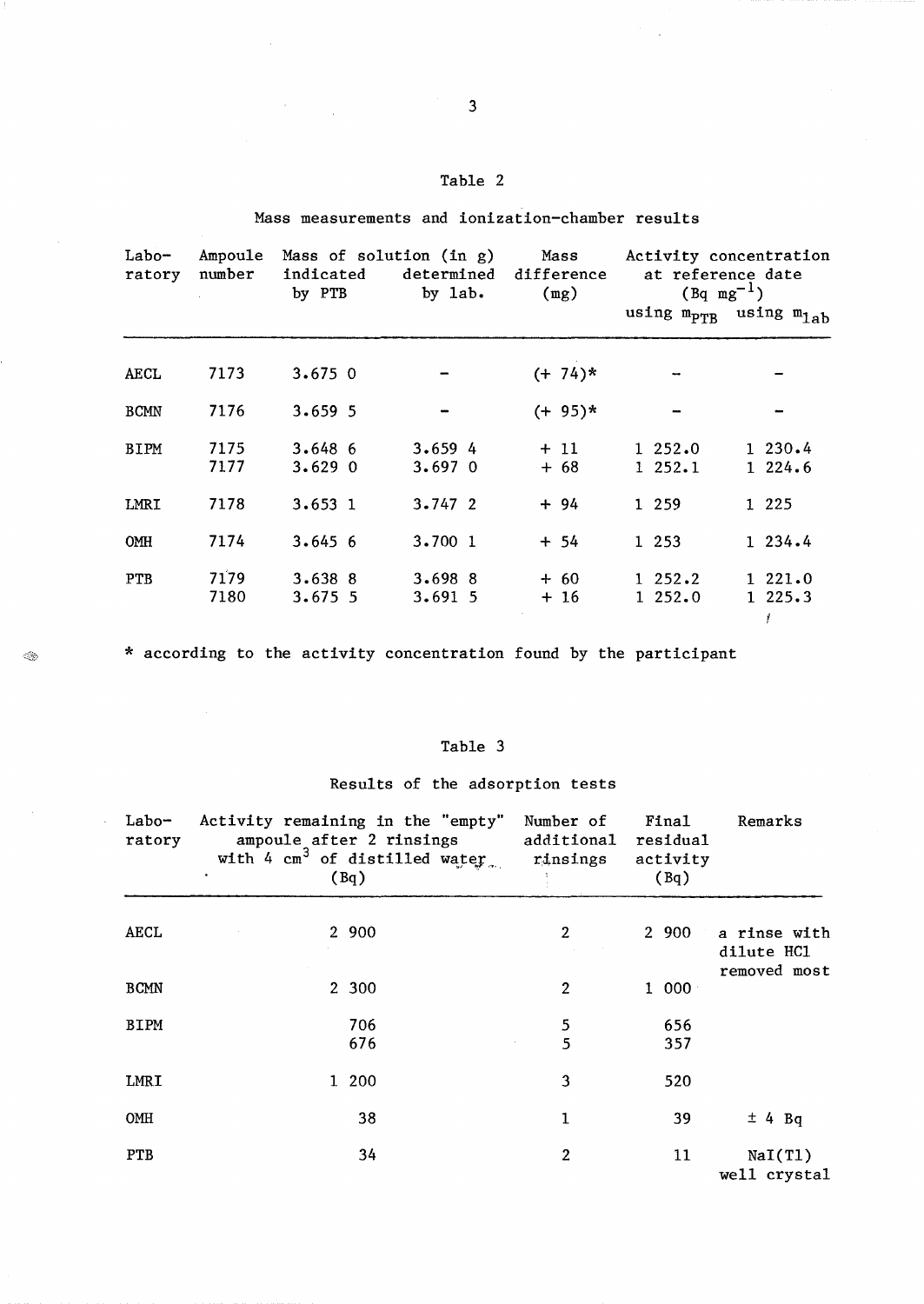#### 4. Activity measurements by coincidence counting

A summary of technical details reported in the forms is presented on Table 5. All the participants applied the  $4\pi$  (proportional counter)y coincidence technique with efficiency extrapolation and calculated the results using the formulae published by Cox and Isham  $\lfloor 3 \rfloor$  and by Smith  $|4|$ . In addition, LMRI carried out coincidence measurements with a liquid-scintillation detector in the  $\beta$  channel.

#### 5. Activity measurements by 4ny counting with a large NaI(Tl)

### well-crystal detector

Q.

The efficiency of the detector which LMRI used already in the first comparison  $\lfloor 1 \rfloor$  has been recalculated with improved values for some of the decay data of  $^{133}$ Ba. The new value is 0.991 2  $\pm$  0.000 6 (1 $\sigma$ ). The activity concentration based on sixteen sources turned out to be 1 220.0 Bq mg<sup>-1</sup> with a standard deviation of 0.4 Bq mg<sup>-1</sup> and a combined uncertainty of  $0.9$  Bq mg<sup>-1</sup>.

Similar measurements have been reported by the Studiecentrum voor Kernenergie, Mol, Belgium, using three sources prepared by BCMN and a recalculated efficiency value. The result was  $(1 \t220.3 \t\pm 6.0)$  Bq mg<sup>-1</sup>.

## 6. Activity measurements by the method of selective sampling  $\lceil 5 \rceil$

BIPM measured some of the sources from each ampoule by means of the recently improved equipment for this new method. The results, summarized in Table 4, are in excellent agreement with the respective coincidence results (see Table 6).

Ĭ

#### Table 4

Measurements by the selective sampling method

*-"J* "'! , ..... ,

 $\beta$  )

| Ampoule number                               | 7175   | 7177   |
|----------------------------------------------|--------|--------|
| Number of sources measured                   | 5      | 4      |
| Number of data points                        | 18     | 30     |
| Order of fitted polynomial                   | 1      | 1.     |
| Intercept on reference date ( $Bq mg^{-1}$ ) | 1231.0 | 1223.1 |
| Standard deviation<br>$\cdots$ )             | 0.4    | 0.3    |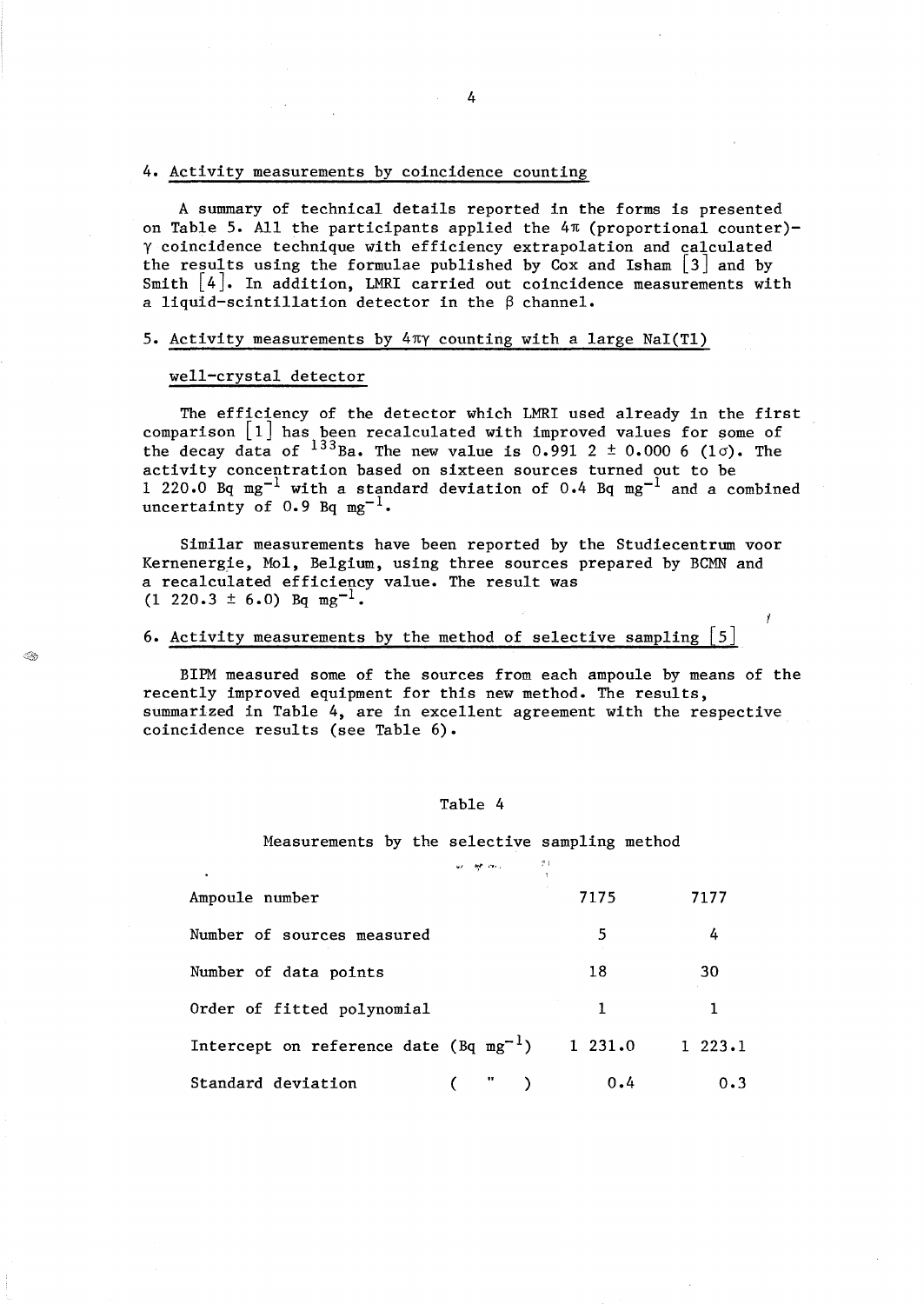#### 7. Uncertainties - Final results

As in the previous comparison, the uncertainty statements were presented according to the draft recommendation issued by the BIPM  $\lceil 6 \rceil$ . The combined uncertainties and their components are summarized in Table 5. As far as the selective sampling method is concerned, the main contribution seems to be that due to the fitting procedure.

Figure 1 gives a survey of all the results with their uncertainties and includes also the SIR measurements and the 1981 comparison. The link between the three groups is established by the SIR, assuming common values for  $A_{e}$ , the activity needed to produce the same ionization current as the radium reference source. By using this value, the activities contained in the ampoules nos. 7175 and 7177 were calculated. The concentrations were obtained by dividing these activities by the respective solution masses as given by PTB; they agreed with each other and with similar results reported by OMH and PTB.

After transferring the content of the ampoules to new ones, the masses and the ionization currents were measured again. Sources were prepared and the absolute activity concentration was determined. This time, different results were found for the two ampoules, but in each case, the absolute and relative values agreed to better tham  $2 \times 10^{-3}$ . These values and those measured before transfer define a scale for the activity concentration which is also shown in Fig. 1. It should be noted, however, that no similar scale applies to the 1981 comparison where the solutions were not transferred subsequently to other ampoules.

## 8. Conclusion

The results of this second minicomparison show a total spread of 1.4% and are slightly better than those of the first one, but still far from being satisfactory.

Various experiments and checks carried put later by PTB showed that the discrepancies in the mass determinations are unlikely to be due to simple (trivial) weighing errors or balance malfunctioning and that dissolution of glass can be ruled out completely.

On the other hand, the rather disparate findings concerning wall adsorption (see Table 3) might be linked to the observed lack of uniformity of activity concentration.

It is felt that it would be too risky to embark on a full-scale comparison before the reasons of the large spread in the results are known.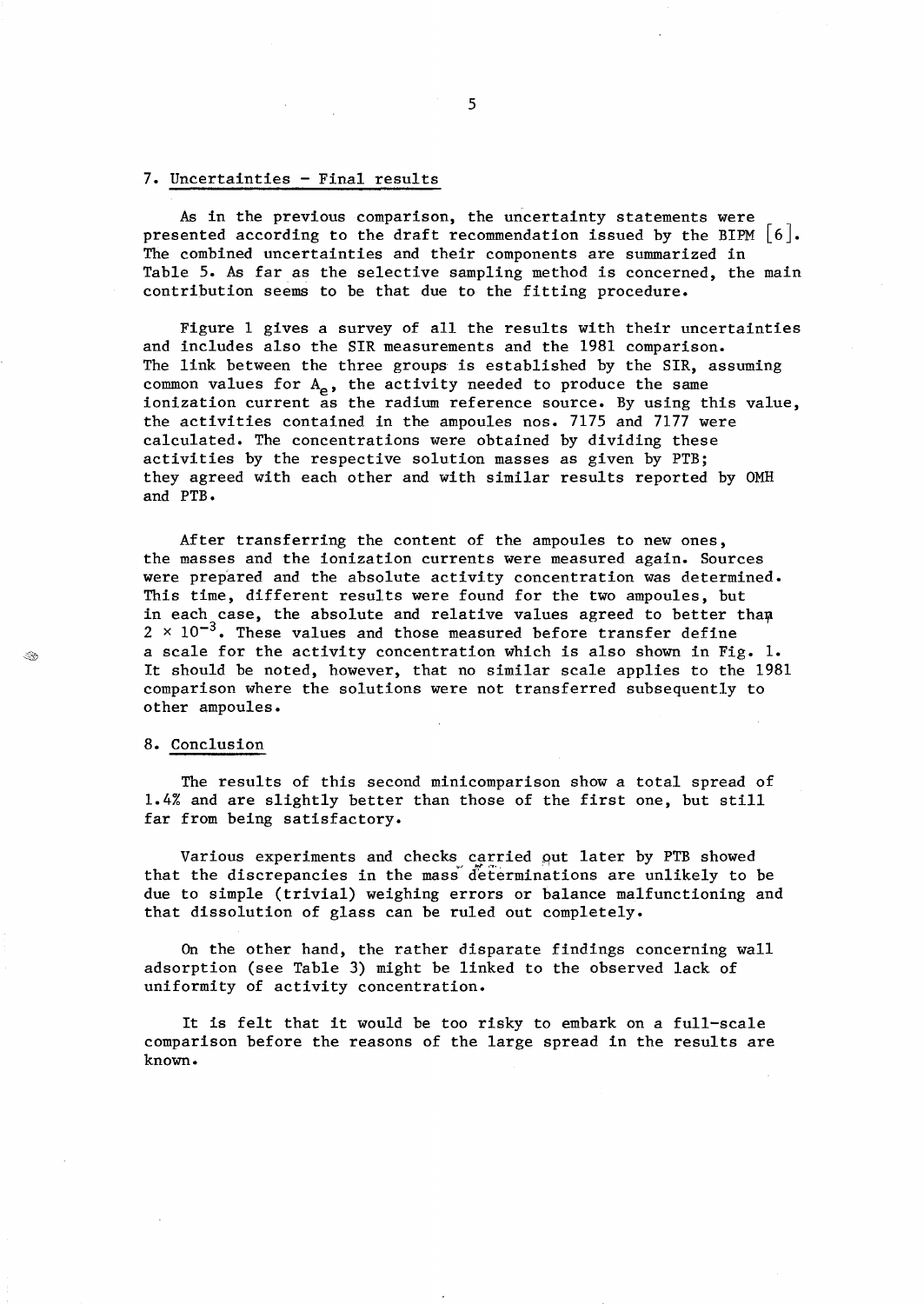# Table 5

 $\circledS$ 

السابي

|                                                                 |           | <b>AECL</b>                                      | <b>BCMN</b>         | <b>BIPM</b>        | <b>IMRI</b>            | <b>OMH</b>              | PTB                      |
|-----------------------------------------------------------------|-----------|--------------------------------------------------|---------------------|--------------------|------------------------|-------------------------|--------------------------|
| Dilution factor(s)                                              |           | 6.876 97                                         |                     |                    |                        | $2.003$ 8 $\pm$ 0.000 2 |                          |
| Source preparation                                              |           |                                                  |                     |                    |                        |                         |                          |
| Substrate; metal coating<br>Total mass of source backing before |           | VYNS<br>Au-Pd                                    | <b>VYNS</b><br>Au/M | <b>VYNS</b><br>Au  | <b>Cellulose</b><br>Au | $VNNS-3$<br>Au-Pd       | <b>VYNS</b><br>Au-Pd     |
| adding further foils ( $\mu$ g cm <sup>-2</sup> )               |           | 30                                               | 50                  | 60                 | $40$ to $50$           | $30 \pm 5$              | 60                       |
| Wetting agent                                                   |           | Catanac or Ludox                                 | Ludox $(10^{-2})$   | Ludox $SM 10^{-4}$ | Insulin - Catanac      | $Lubox + Teepo1$        | Ludox                    |
| Drying method                                                   |           | Warm box, dry air                                | Infrared lamp       | open air           |                        | Infrared 1amp           | air                      |
| Special treatment                                               |           | $MH_3$ or BaSO <sub><math>u</math></sub> precip. | none                | none               |                        | none                    | disp. on ion-exch. resin |
| Range of source mass                                            | (mg)      | 18 to $60$                                       | 10 to 12            | 8 to 36            | 18 to 20               | 9 to 27                 | 14 to 16                 |
| Dead times<br>$\tau_{\sf R}$                                    | $(\mu s)$ | $1.925 \pm 0.017$                                | $3.98 \pm 0.02$     | $4.425 \pm 0.005$  | $7.22 \pm 0.01$        | $3.043 \pm 0.005$       | $5.06 \pm 0.05$          |
| and uncertainties                                               | $(\mu s)$ | $1.992 \pm 0.017$                                | 4.08 $\pm$ 0.02     | $4.421 \pm 0.005$  | $3.74 \pm 0.01$        | $3.014 \pm 0.005$       | $5.01(5.02) \pm 0.05$    |
| Coinc. resolv. time                                             | $(\mu s)$ | $0.689 \pm 0.003$                                | $1.35 \pm 0.08$     | $1.065 \pm 0.005$  | $0.973 \pm 0.005$      | $1.025 \pm 0.010$       | $1.10(1.01) \pm 0.02$    |
| Gandy effect; delay mismatch                                    | $(\mu s)$ | $6.080 \pm 0.005$                                | $0.00 \pm 0.05$     | $0.000 \pm 0.010$  | $0.00 \pm 0.01$        | $+0.035 \pm 0.015$      | 0                        |
| correction of intercepts                                        | $(\%)$    | $\leq 0.2$                                       | 0                   | $\mathbf 0$        | 0                      | $+0.03$ to $0.10$       | 0                        |
|                                                                 |           |                                                  |                     |                    |                        |                         |                          |

 $\sigma$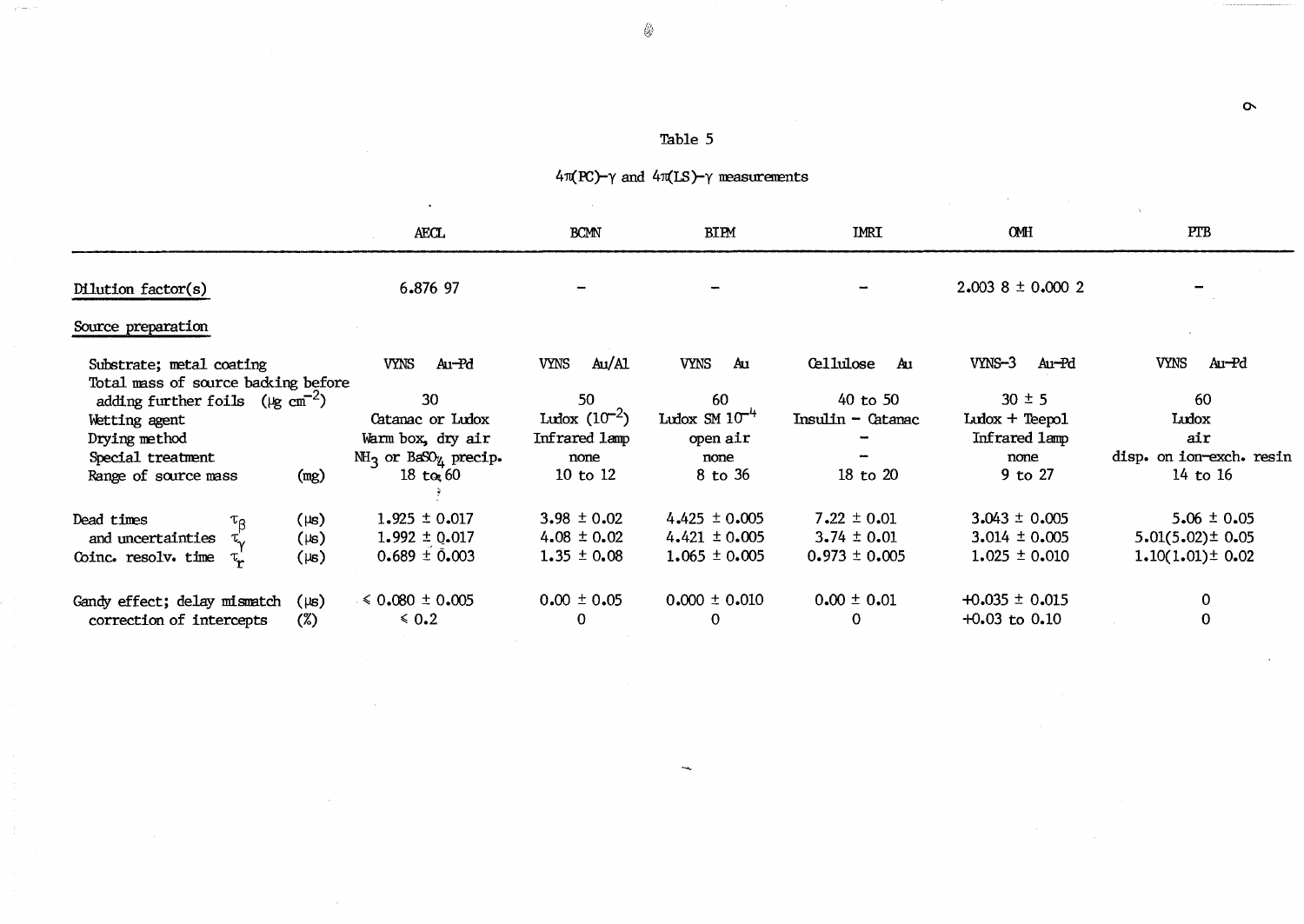|                                                                                                                                      | <b>AECL</b>                                                                                              | <b>BCMN</b>                                | <b>BIPM</b>                                                                 | <b>IMRI</b>                                                            | OMH                                                                        | PTB                                                                  |
|--------------------------------------------------------------------------------------------------------------------------------------|----------------------------------------------------------------------------------------------------------|--------------------------------------------|-----------------------------------------------------------------------------|------------------------------------------------------------------------|----------------------------------------------------------------------------|----------------------------------------------------------------------|
| Counting data                                                                                                                        |                                                                                                          |                                            | Amp. 7175<br>7177                                                           | $4\pi$ (PC)- $\gamma$<br>$4\pi(IS) - \gamma$                           |                                                                            | 2nd<br>$\gamma$ detector                                             |
| Y-channel window limits<br>(keV)<br>$(s^{-1})$<br>Typical count rates<br>$N_{\mathcal{Q}}$<br>$N_c$                                  | 249-320<br>250-490<br>50-110<br>10 000<br>10 700<br>2 500<br>600<br>900<br>650<br>700<br>450<br>250      | $\geq 250$<br>8 000<br>1 400<br>800        | > 250<br>> 250<br>18 000<br>31 000<br>3 3 4 0<br>6 300<br>2 1 2 0<br>3 790  | 250-512<br>13 000<br>18 000<br>3 300<br>3 700<br>1 750<br>2 9 6 0      | 100-490<br>240-490<br>11 500<br>11 500<br>2 300<br>1 600<br>1 600<br>1 100 | $\geq 250$<br>> 250<br>9 000<br>1 000<br>1 400<br>830<br>600         |
| $(s^{-1})$<br>$\begin{array}{c} B_{\beta} \\ B_{\gamma} \\ B_{\gamma} \end{array}$<br>Background rates                               | 0.4<br>0.4<br>0.4<br>2.0<br>12<br>0.6<br>0.05<br>0.01<br>0.01                                            | 0.2<br>4<br>0.05                           | 1.3<br>1.1<br>9.3<br>9.4<br>0.5<br>0.5                                      | 30<br>2.4<br>18<br>11<br>0.08<br>0.1                                   | 0.90<br>0.90<br>7.50<br>11.60<br>0.04<br>0.10                              | 3.5<br>2.7<br>1.2<br>0.007<br>0.009                                  |
| Number of measured sources<br>Number of data points<br>$(\%)$<br>Range of $N_c/N_v$<br>Method for varying $N_c/N_v$                  | 15<br>16<br>L<br>45<br>64<br>61<br>$51 - 35$<br>$84 - 76$<br>$74 - 64$<br>foils<br>15<br>sources sources | 6<br>18 <sup>k</sup><br>$65 - 40$<br>foils | $\overline{7}$<br>4<br>46<br>31<br>$66 - 20$<br>$65 - 20$<br>Au-plated VYNS | 5<br>1<br>10<br>17<br>$70 - 46$<br>$80 - 53$<br>defocussing<br>screens | 22<br>22<br>22<br>22<br>$81 - 56$<br>conducting films                      | 16<br>16<br>15<br>16<br>$73 - 40$<br>absorption                      |
| Mean time for one data point (s)<br>Time of the measurements                                                                         | 1 000<br>500<br>500<br>$\text{Nov.06}$<br>Jan.20<br>Nov.17                                               | 1 000<br>Jan.<br>$15 - 28$                 | 5 000<br>380<br>Dec.1-10 Mar.15-24                                          | 1 000<br>1 000<br>Feb.<br>Feb.                                         | 1 000 to 1 500<br>Jan. 04-08                                               | 8 000<br>Nov. 16-20                                                  |
| <b>Efficiency functions</b>                                                                                                          | $\omega$ - $\mathbb{Q}$                                                                                  |                                            |                                                                             |                                                                        |                                                                            |                                                                      |
| Order of fitted polynomial<br>Number of degrees of freedom<br>$(Bq mg^{-1})$<br>Intercept, $y(x \rightarrow o)$<br>on reference date | 1<br>43<br>62<br>59<br>1 2 2 2 . 5<br>1 239.5<br>1 227.7                                                 | $16**$<br>1219.7                           | 29<br>44<br>1 231.7<br>222.1                                                | 1<br>8<br>15<br>1 222.0<br>1 217.40                                    | 1<br>21<br>21<br>232.70<br>1 234.20 1                                      | 14<br>13<br>1 224.0<br>1 223.3                                       |
| $(Bq mg^{-1})$<br>Standard deviation<br>Slope-to-intercept ratio<br>Standard deviation<br>Reduced Chi square                         | 4.3<br>5.0<br>1.2<br>$0.496$ 5 $-0.270$ 8<br>0.0400<br>0.0155<br>0.0021<br>0.0024<br>6.22<br>23.7<br>1.5 | 1.1<br>$0.016$ 3<br>0.0011<br>1.6          | 0.3<br>0.4<br>0.02999<br>0.031 2<br>0.0001<br>0.0001<br>(14.0)<br>(18.9)    | 0.29<br>0.64<br>0.0750<br>0.0364<br>0.0008<br>0.0004                   | 0.32<br>0.35<br>0.0388<br>$0.038$ 0<br>0.0015<br>0.0015<br>2.65<br>2.68    | 0.7<br>0.6<br>0.038 9<br>0.034 7<br>0.0010<br>0.0010<br>0.37<br>0.48 |

\* per source

\*\* per fit (a separate fit was made for each source)

 $\overline{\phantom{0}}$ 

{~~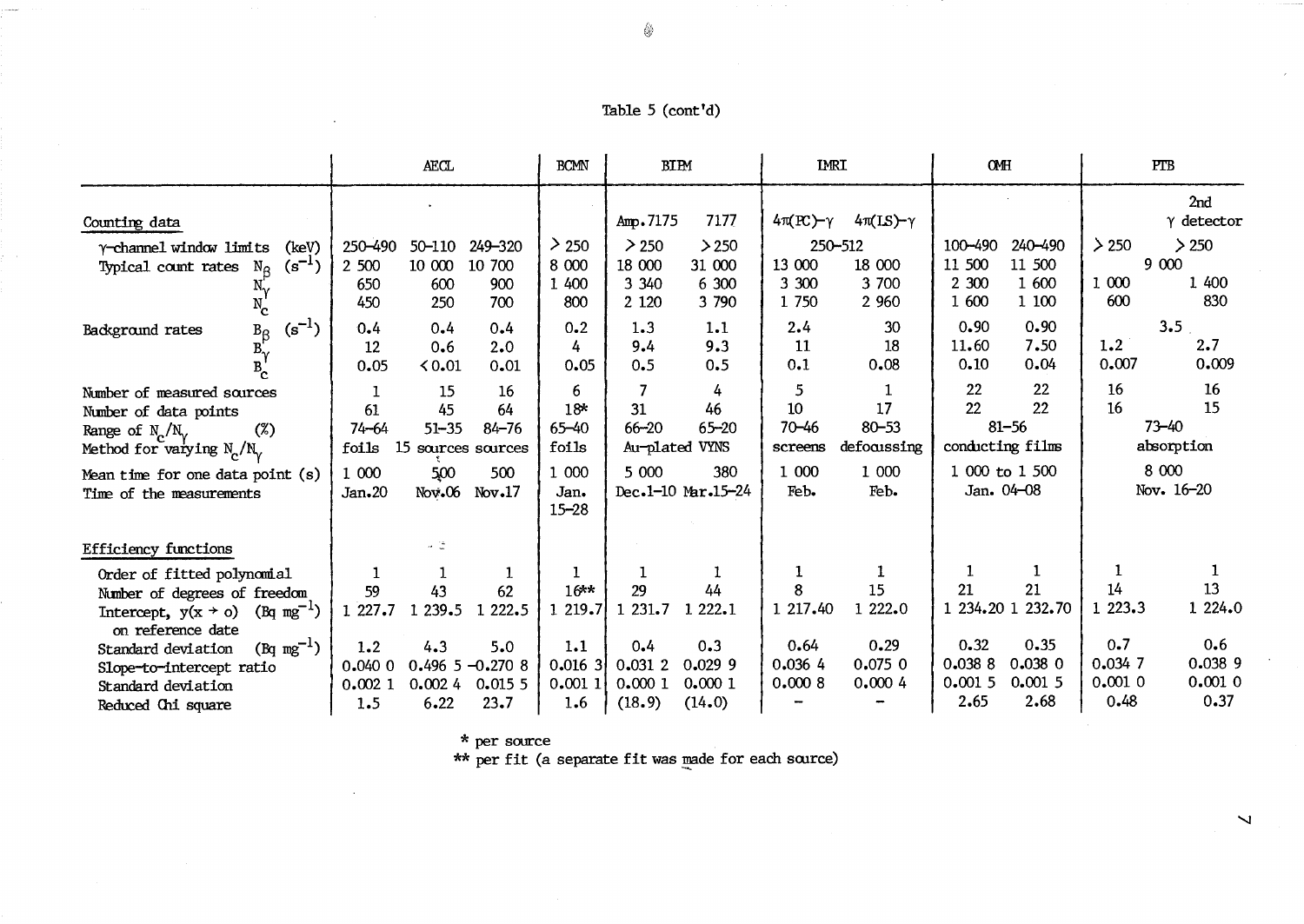## Table 6

# List of uncertainty components - Final results

|                                                                                                                                                                         | AECL<br><b>BCMN</b>                                                                           |                                                                                | <b>BIPM</b>                                                                              |                 | <b>IMRI</b>                                   |                                                                               | <b>CMH</b>                                                                             | PTB                                                                  |
|-------------------------------------------------------------------------------------------------------------------------------------------------------------------------|-----------------------------------------------------------------------------------------------|--------------------------------------------------------------------------------|------------------------------------------------------------------------------------------|-----------------|-----------------------------------------------|-------------------------------------------------------------------------------|----------------------------------------------------------------------------------------|----------------------------------------------------------------------|
| Uncertainty components of the final result<br>(approximations of the corresponding<br>standard deviations, in %)                                                        | for<br>250 $\langle E_{\gamma} \rangle$ 490 keV                                               |                                                                                | coinc.                                                                                   | sel. samp.      | $4\pi (PC)-\gamma$                            | $4\pi$ (LS)- $\gamma$                                                         |                                                                                        |                                                                      |
| due to counting statistics<br>weighing<br>dead time<br>resolving time<br>delay mismatch<br>pile-up<br>background<br>timing<br>fitting procedure<br>adsorption<br>others | 0.1<br>0.03<br>0.01<br>$\zeta 0.01$<br>< 0.01<br>0.04<br>0.01<br>0.03<br>$\mathbf{0}$<br>0.04 | (0.2)<br>0.09<br>$\zeta$ 0.05<br>< 0.05<br>0.06<br>0.01<br>0.05<br>$\leq 0.02$ | 0.032<br>0.045<br>0.001<br>0.018<br>0.016<br>0.050<br>< 0.001<br>0.022<br>0.002<br>0.002 | 0.14<br>0.27    | 0.02<br>0.01<br>0.015<br>0.01<br>0.05<br>0.01 | 0.02<br>$\zeta 0.01$<br>0.01<br>0.01<br>0.01<br>0.01<br>0.023<br>0.01<br>0.01 | 0.020<br>0.005<br>0.005<br>0.010<br>0.020<br>0.005<br>0.005<br>0.140<br>0.001<br>0.005 | 0.02<br>0.02<br>0.01<br>0.04<br>0.01<br>0.01<br>0.02<br>0.01<br>0.10 |
| Combined uncertainty (square root<br>of summed squares, in $\%)$                                                                                                        | 0.13                                                                                          | 0.14                                                                           | 0.081                                                                                    | 0.3             | 0.06                                          | 0.04                                                                          | 0.145                                                                                  | 0.11                                                                 |
| FINAL RESULTS (Bq mg <sup>-1</sup> )<br>Radioactivity concentration<br>on the reference date                                                                            | 1 227.7                                                                                       | 1 220.2                                                                        | 7175<br>1 231.6                                                                          | 7177<br>1 222.5 | 1 217.0                                       | 1 222.0                                                                       | 1233.5                                                                                 | 1 223.6                                                              |
| $(1981 - 11 - 15, 0 h \text{ UT})$<br>Combined uncertainty ( $Bq mg^{-1}$ )                                                                                             | 1.6                                                                                           | 1.7                                                                            | 1.0                                                                                      | 1.0             | 0.7                                           | 0.5                                                                           | 1.8                                                                                    | 1.3                                                                  |

 $\hat{\mathbf{u}}$ 

Weighted mean of 8 results:  $(1\ 222.6 \pm 1.7)$  Bq mg<sup>-1</sup> on 1981-11-05, 0 h UT

" :  $(1\ 224.8 \pm 5.7)$  Bq mg<sup>-1</sup> Unweighted mean

◈

 $\infty$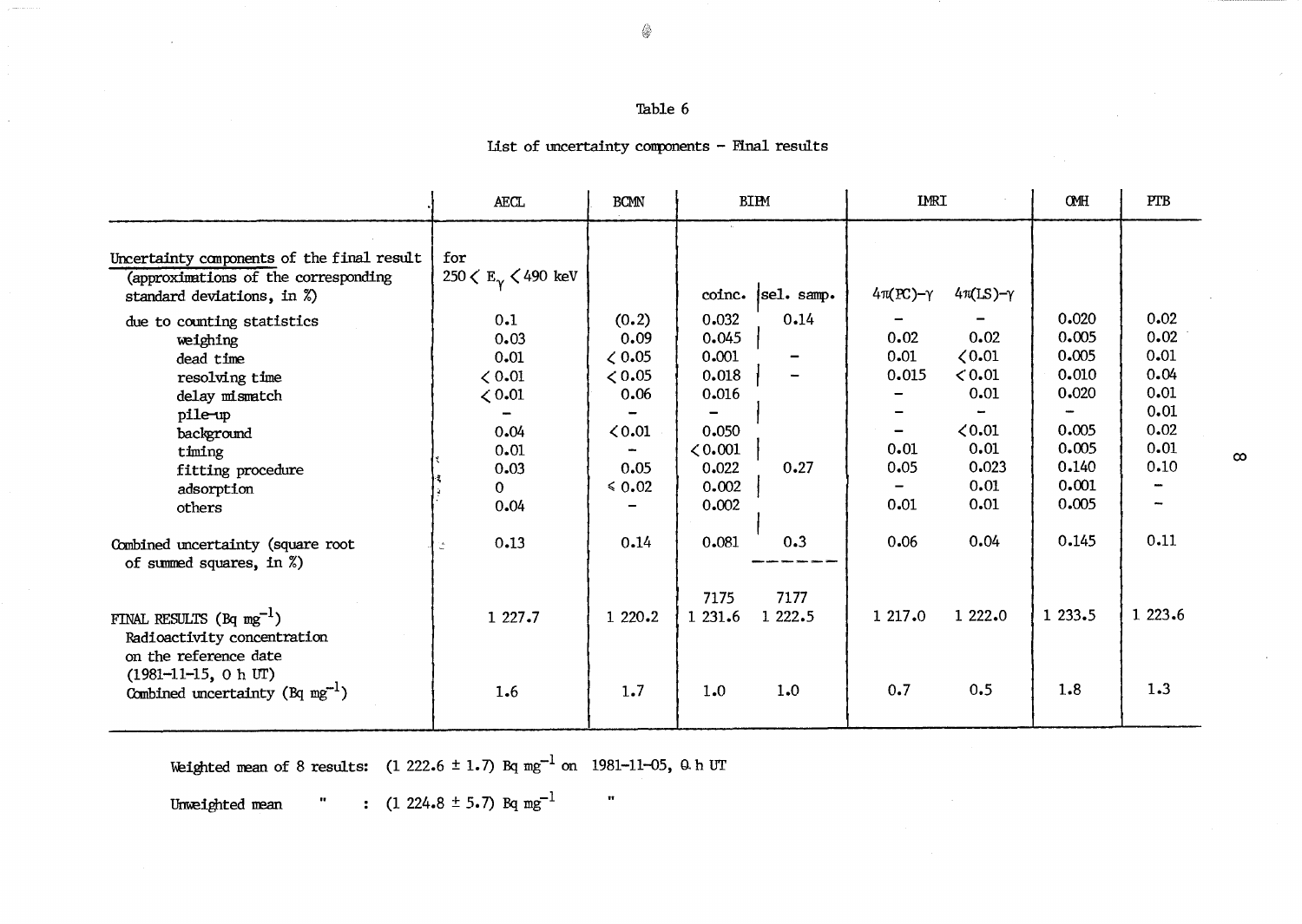Fig. 1 Graphical representation of the results